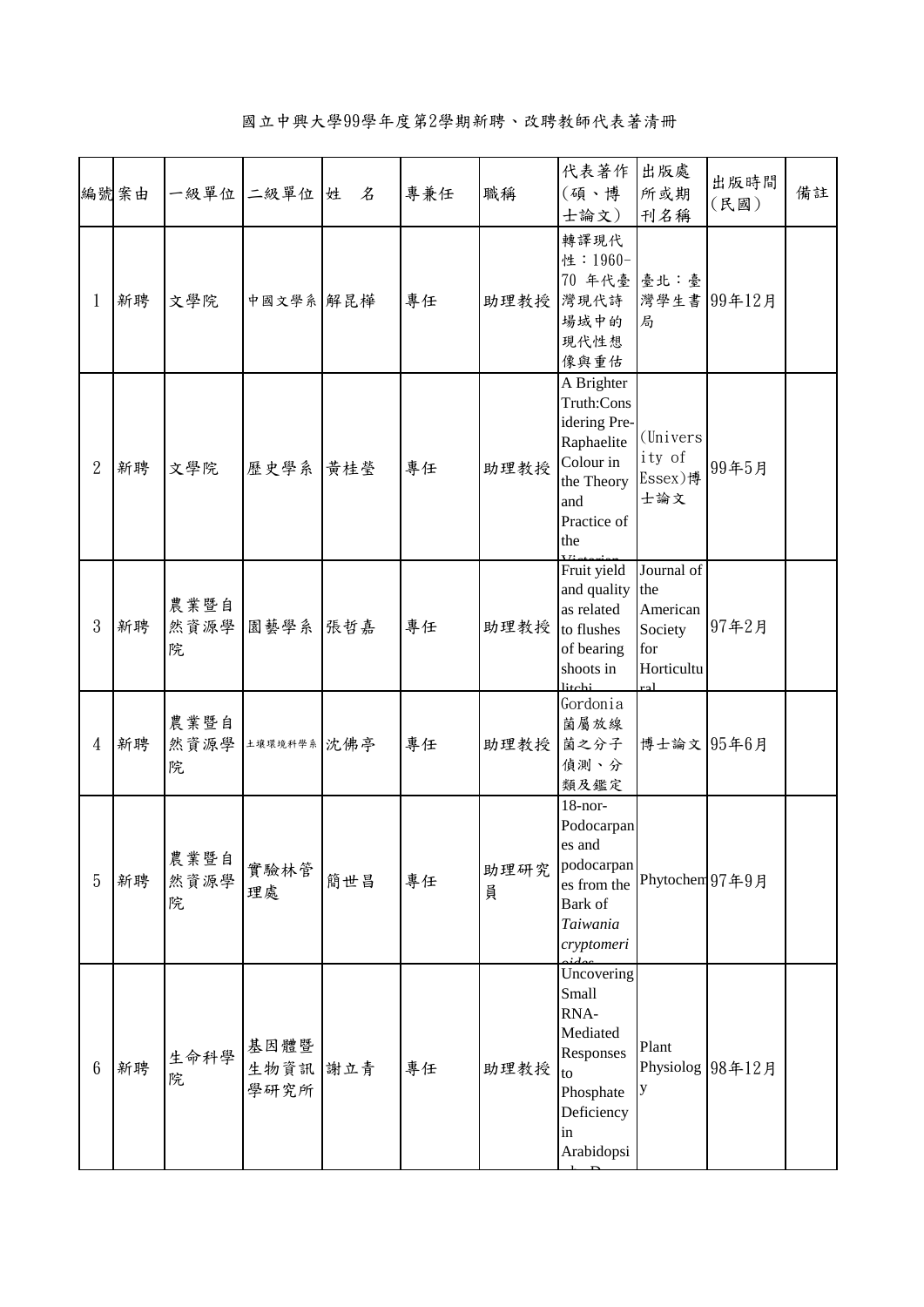| 7  | 新聘 | 社會科學<br>暨管理學<br>院 | 企業管理<br>學系 | 莊智薰 | 專任 | 副教授  | Strategic<br>Human<br>Resource<br>Manageme<br>nt in<br>Service<br>Context:<br>Taking<br>Care of<br><b>Business</b><br>by Taking<br>Care of                                                         | Personnel<br>Psycholog 99年2月  |        |  |
|----|----|-------------------|------------|-----|----|------|----------------------------------------------------------------------------------------------------------------------------------------------------------------------------------------------------|-------------------------------|--------|--|
| 8  | 新聘 | 社會科學<br>暨管理學<br>院 | 企業管理<br>學系 | 蔡玫亭 | 專任 | 助理教授 | Freight<br>Transportat<br>ion<br>Derivatives<br>Contracts:<br>State of the<br>Art and<br>Future<br>Developme                                                                                       | Transport<br>ation<br>Journal | 98年9月  |  |
| 9  | 新聘 | 文學院               | 歷史學系 杜子信   |     | 兼任 | 助理教授 | Die<br>Deutsche<br>Ostsiedlung<br>als<br>Ideologie<br>bis zum<br>Ende des<br>Ersten                                                                                                                | Kassel,<br>Germany            | 98年10月 |  |
| 10 | 新聘 | 農業暨自<br>然資源學<br>院 | 動物科學<br>糸  | 李嘉偉 | 兼任 | 副教授  | Characteriz<br>ation of<br>cytokine<br>expression<br>in milk<br>somatic<br>cells during Veterinar<br>intramamm<br>ary<br>infections<br>with<br>Escherichia<br>coli or<br>Staphyloco<br>ccus aureus | $\mathbf{v}$<br>Research      | 95年3月  |  |